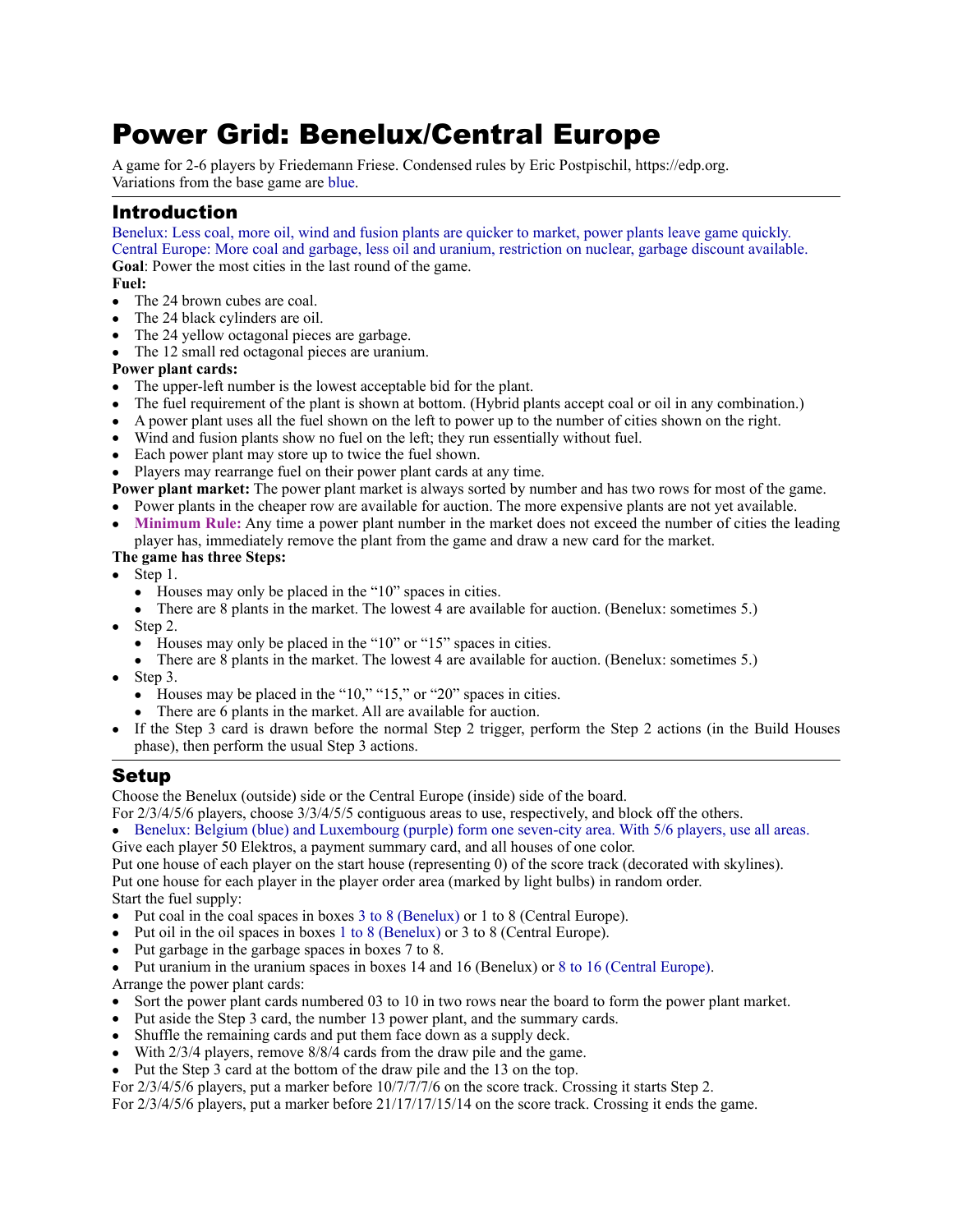# Tables

| Cities         | Elektros |
|----------------|----------|
| $\overline{0}$ | 10       |
| 1              | 22       |
| $\overline{c}$ | 33       |
| $\overline{3}$ | 44       |
| $\overline{4}$ | 54       |
| 5              | 64       |
| 6              | 73       |
| 7              | 82       |
| 8              | 90       |
| 9              | 98       |
| 10             | 105      |
| 11             | 112      |
| 12             | 118      |
| 13             | 124      |
| 14             | 129      |
| 15             | 134      |
| 16             | 138      |
| 17             | 142      |
| 18             | 145      |
| 19             | 148      |
| $20+$          | 150      |

## **Payment Schedule Benelux Refill Schedule**

|         |      |   |  | 2 Players 3 Players 4 Players 5 Players 6 Players |  |   |      |   |  |      |  |   |      |   |   |
|---------|------|---|--|---------------------------------------------------|--|---|------|---|--|------|--|---|------|---|---|
|         | Step |   |  | Step                                              |  |   | Step |   |  | Step |  |   | Step |   |   |
|         |      |   |  |                                                   |  |   |      |   |  |      |  |   |      |   |   |
| Coal    |      |   |  |                                                   |  | 4 |      |   |  |      |  | 6 |      | 6 |   |
| Oil     |      | 4 |  | 4                                                 |  |   |      | 6 |  |      |  |   |      | 9 | 6 |
| Garbage |      |   |  |                                                   |  |   |      |   |  |      |  |   |      |   | 6 |
|         |      |   |  |                                                   |  |   |      |   |  |      |  |   |      |   |   |

# *Central Europe Refill Schedule*

|         | Step |  |   | 2 Players 3 Players 4 Players 5 Players |   |  |      |  |  |      |   |  | 6 Players |    |   |
|---------|------|--|---|-----------------------------------------|---|--|------|--|--|------|---|--|-----------|----|---|
|         |      |  |   | Step                                    |   |  | Step |  |  | Step |   |  | Step      |    |   |
|         |      |  |   |                                         |   |  |      |  |  |      |   |  |           |    |   |
| Coal    | 4    |  |   |                                         | 6 |  | h    |  |  |      | 8 |  | 8         | 10 | 6 |
| Oil     |      |  |   |                                         |   |  |      |  |  |      | 4 |  | 4         |    | 6 |
| Garbage |      |  | 3 |                                         |   |  |      |  |  |      | 4 |  |           | 6  | 6 |
| Uranium |      |  |   |                                         |   |  |      |  |  |      |   |  |           |    |   |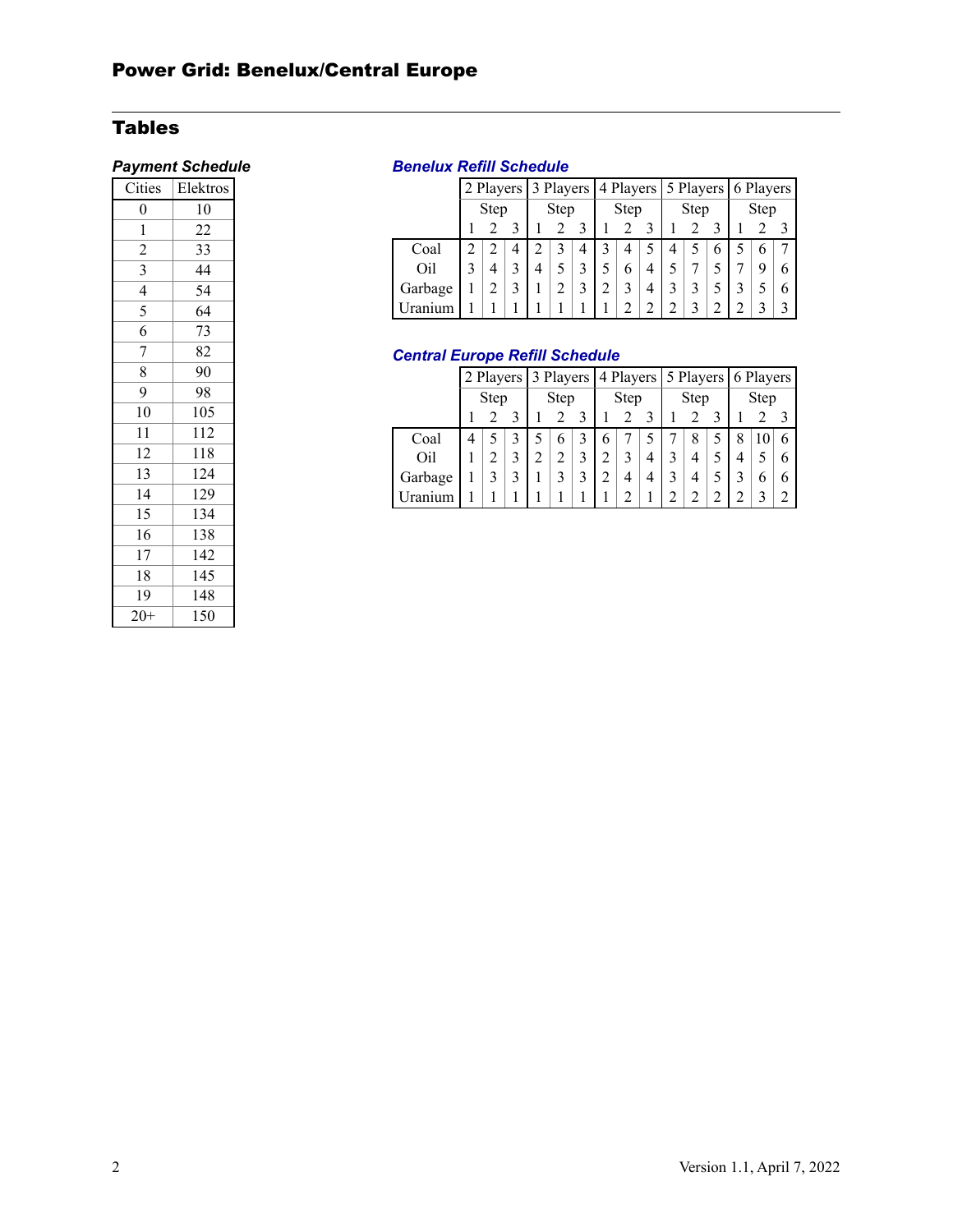# Benelux Play (Do the following in order each round.)

*Determine Player Order (skip in first round of game; player order is random for initial auctions)*  Sort player order area by number of cities (leader has most) and secondarily by plant number (leader has highest).

*Auction Power Plants (leading player first, continuing until no players remain to auction and bid)* 

The leading player of those left who have neither bought a plant this round nor passed putting a plant up for auction may put one of the available plants up for auction (and participate as a bidder):

- This player may pass (but not in the first round of the game) and is then out of all auctions this round.
- If they do not pass, they select a plant to auction and must bid the number on the card or greater.
	- In Step 1 or 2, the lowest 4 plants in the market are available. In Step 3, all 6 in the market are available.
	- If the 5<sup>th</sup> plant is an ecological plant (any plant that runs essentially without fuel), it is also available.
- Bidding circles clockwise with each player bidding higher or passing until only one player remains. • A player who passes bidding is out of this auction but can participate in later auctions this round.
- The final remaining player pays their bid to the bank, takes the power plant, and is out of all auctions this round.
- After an auction, draw a new card and add it to the market, sorted by number. (Heed the Minimum Rule.)
- If the Step 3 card is drawn, position it as the highest plant in the market and shuffle the draw pile.

When a player buys a  $4<sup>th</sup>$  plant (with 2 players,  $5<sup>th</sup>$  plant), they must discard one of their others, after moving fuel. • Fuel that cannot be stored on the retained plants is discarded.

When the auctioning player did not win, they may pass or choose another plant. Otherwise, the next player goes. After all auctions are completed:

- If no plant is sold in a round, remove the lowest plant from the game and draw a replacement.
- In the first round of the game, redetermine player order (by power plant number).
- If the Step 3 card was drawn, remove it and the lowest plant from the market. Do not replace them. The game is now in Step 3.

#### *Buy Resources (trailing player first)*

Each player may buy, at the prices shown on the board, as many resources from the board as they can afford and can store on their power plant cards (twice as many as shown on each card).

#### *Build Houses (trailing player first)*

Each player may build as many houses as they can afford. (Players are not required to build, even in round 1.)

- The cost for the player's first house is the number of the space (usually 10) it is put in.<br>• The cost for each subsequent house is the number in the space it is put in plus the cos
- The cost for each subsequent house is the number in the space it is put in plus the cost of connections along the cheapest path to any other house the player has. Some adjacent-city connections have no cost.
- No player may have two houses in the same city.

**When a player builds a house:** Immediately advance their house in the score track one space.

- Heed the Minimum Rule. If the Step 3 card is drawn, remove it and the lowest plant in the market from the game and do not draw replacements. Shuffle the draw pile. Finish the build phase, and then the game is in Step 3.
- **In a game of 2/3/4/5/6 players, when a player builds their 10th/7th/7th/7th/6th house:**
- Finish building, then remove the lowest plant in the market from the game and draw a replacement.
- Sort the market, so the lowest four plants are in the cheaper row. The game is now in Step 2.
- **In a game of 2/3/4/5/6 players, when a player builds their 21st/17th/17th/15th/14th house:**
- Finish building, supply cities as described below, and the game ends. The player who supplies the most cities with electricity in this last turn wins. Ties are broken first by money and then by cities.

### *Bureaucracy (leading player first)*

Each player says how many cities they wish to supply with electricity.

- They may supply as many cities as they have on the board and have power plant capacity for, including fuel.
- The player is paid according to the number of cities they supply, as shown in the payment schedule.
- Each operated power plant consumes all the fuel shown on its card, even if it does not power all the cities shown.
- Consumed fuel is returned to the bank. Unoperated plants consume no fuel.

The bank refills the resource market (if it can), most expensive open spaces first, using the refill schedule.

# **In each round remove the lowest power plant from the game and draw a replacement if the deck is not empty.**

• Heed the Minimum Rule.

In Step 1 or Step 2, put the highest power plant in the market face down under the draw pile and draw a replacement.

• If the Step 3 card is drawn, remove it and the lowest power plant in the market from the game and do not draw replacements. Shuffle the draw pile. The game is now in Step 3.